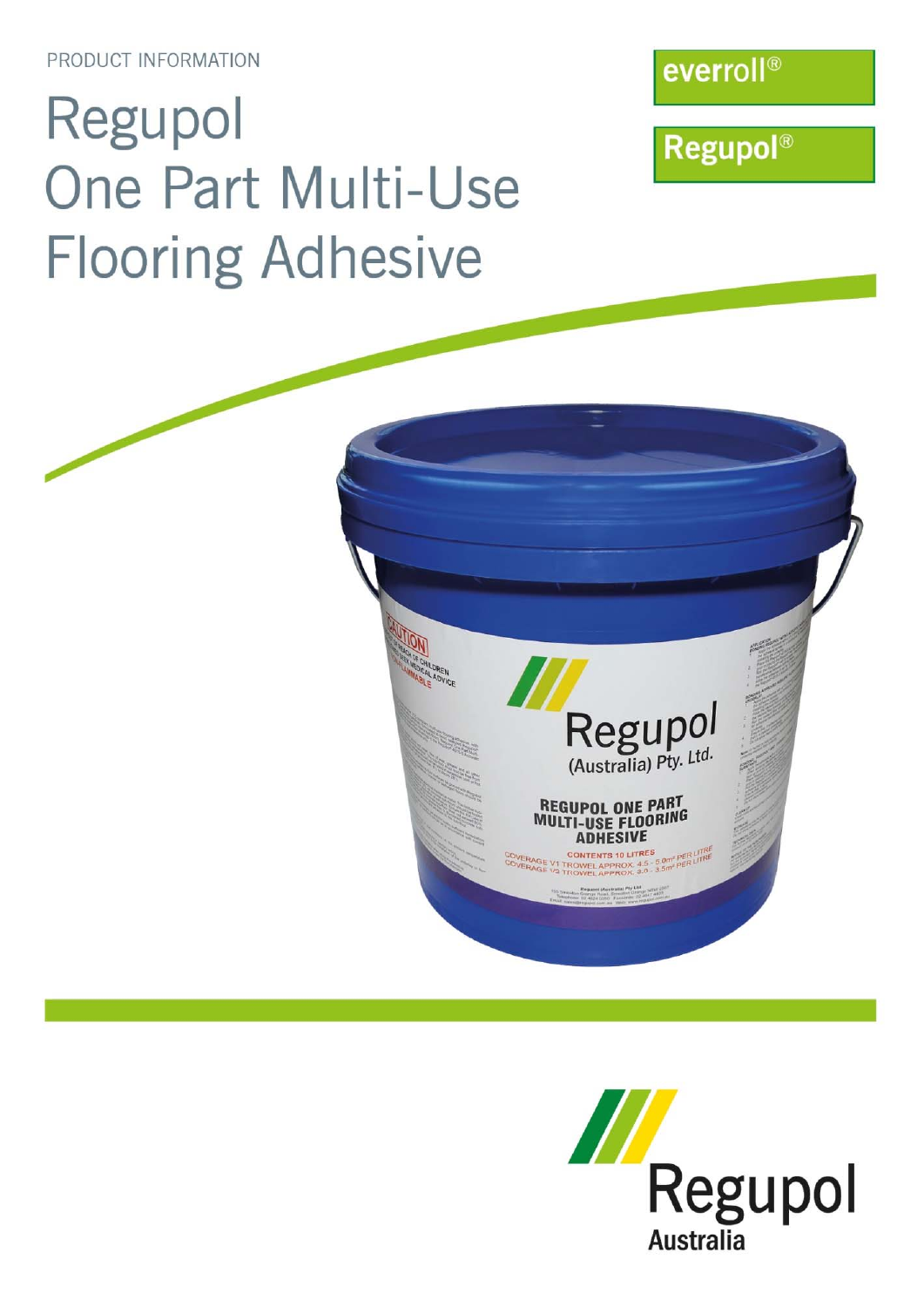## INFORMATION



### **Product Information Sheet**

### **Regupol One Part Multi-Use Flooring Adhesive**



#### **DESCRIPTION**

This adhesive is a water based synthetic polymer, VOC compliant, multi-use flooring adhesive, with water resistant properties. This adhesive was specifically formulated to bond selected Regupol<sup>®</sup> and everroll<sup>®</sup> rubber flooring products to most common interior sub-floors. The product is suitable for dry area installations only.

#### **CHARACTERISTICS**

- RH resistance 75% and falling (ASTM F2170)
- Water based
- Spreads easily
- Aggressive grab
- **Economical**
- VOC compliant
- Excellent ageing resistance
- Available in; 10 Litre Pots
- Australian Made

#### COVERAGE

1. When adhering Regupol<sup>®</sup> and everroll<sup>®</sup> flooring products directly to the substrate – use a V2 (2.4mm) trowel – allow approx. 3.0-3.5m² per Litre or 30m² per pot.

#### SURFACE PREPARATION

All sub-floor surfaces shall be dry, smooth, sound and clean, free of wax, grease and all other contaminants that inhibit adequate adhesion to the sub-floor. The sub-floor must also be free from hydrostatic pressure or capillary action. The adhesive should not be used in excessive cold or hot conditions i.e. the ambient temperature should not be lower than 8°c or above 28°c.

It is recommended that highly porous timber or concrete sub-floor surfaces be primed with Regupol Primer 444 and allowed to cure before applying adhesive. Uneven or damaged floors should be repaired with a cementitious leveling compound.

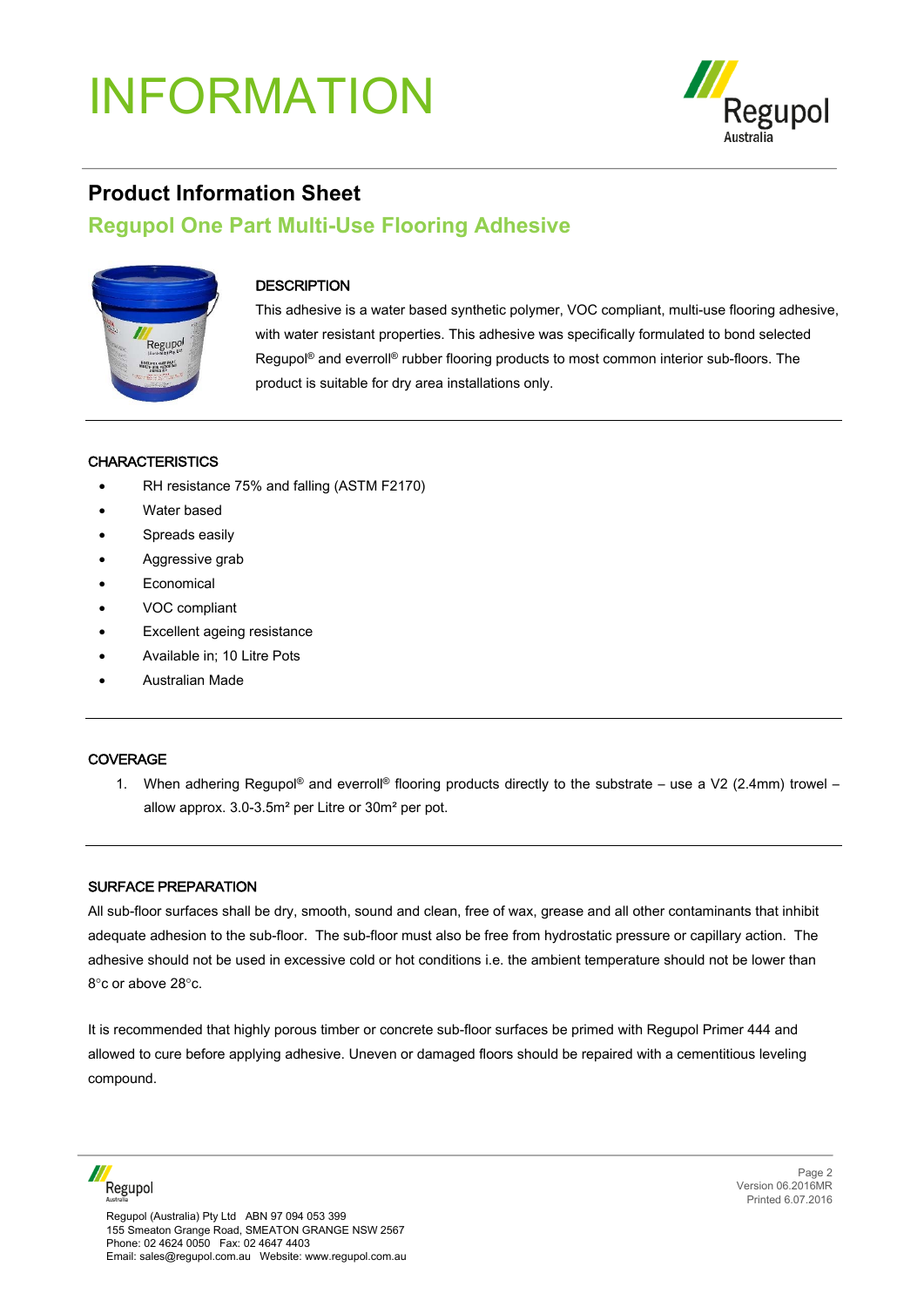## INFORMATION



Timber sub-floors should be tested with an appropriate electrical resistance meter. The timber sub-floor should contain a maximum moisture content of 12%. All concrete sub-floors should be tested for relative humidity (RH) prior to surface priming or application of adhesive. The relative humidity should not exceed 75% tested to ASTM F2170 or should not exceed 70% tested to ASTM F2420. Also ensure the surface pH of the concrete sub-floor is no greater than 9. Burnished concrete sub-floors must be ground back to allow for sufficient porosity and adhesion to the sub-floor.

If the sub-floor exceeds the above recommended moisture, pH and RH levels, sufficient remediation is required prior to the use of this adhesive. All sub-floors should be in accordance with current Australian Standard installation practices.

#### APPLICATION

#### Bonding Regupol® and everroll® rubber flooring products to concrete substrate

- 1. Apply the adhesive with a V2 (2.4mm) trowel at a rate no greater than 3.0-3.5m<sup>2</sup>/L to the substrate. When applying the adhesive spread in a continuous "S" sweeping motion. Allow the adhesive to tack up prior to installing the flooring.
- 2. Place Regupol® or everroll® rubber flooring into the adhesive; ensure the adhesive does not skin over or set prior to placing flooring into the adhesive.
- 3. Roll the Regupol<sup>®</sup> or everroll<sup>®</sup> with a suitable roller prior to the adhesive drying, as this allows for the adhesive transference between the flooring and the substrate.
- 4. Ensure that, if adhesive oozes between joins or if the adhesive is spilt on the flooring that it is cleaned immediately.
- 5. Do not allow heavy traffic within 24 hours after installing the floor covering.

#### CLEAN UP

Clean tools and equipment immediately with warm soapy water. To remove dried adhesive use a cleaning solvent.

#### **VENTILATION**

Always make sure that there is adequate ventilation when using this adhesive.